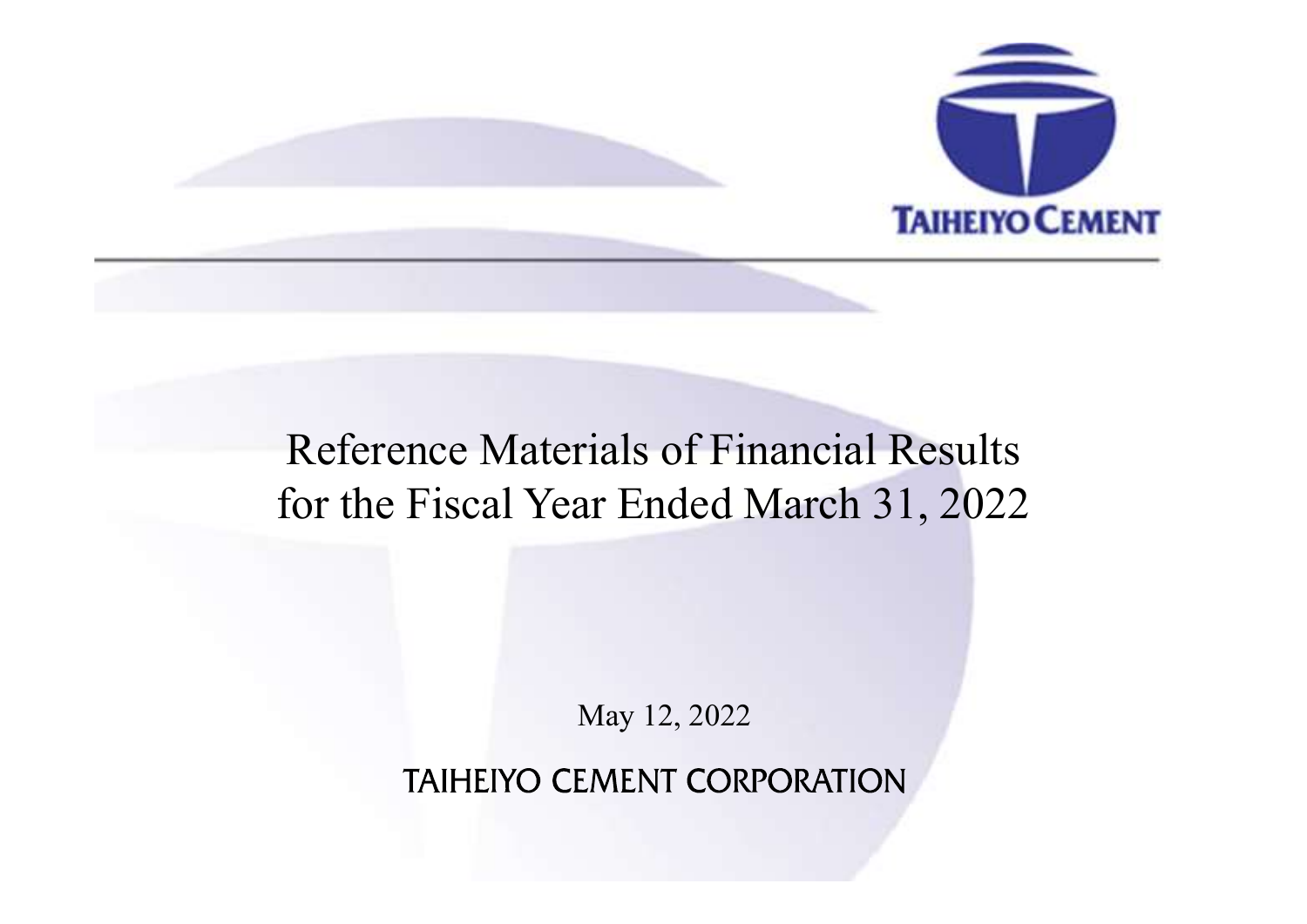## Contents

- 
- 2. Trend in Construction Investments and Domestic Demand for Cement COT<br>
Highlights of Consolidated Financial Results<br>
Page 2<br>
Trend in Construction Investments and Domestic<br>
Page 3<br>
Demand for Cement<br>
Volume of Sales and Shipment Results by Region<br>
Page 4<br>
(1) Volume of Sales of Cement by Continuis Englished Consolidated Financial Results<br>
Page 2<br>
Trend in Construction Investments and Domestic Page 3<br>
Demand for Cement<br>
Volume of Sales and Shipment Results by Region<br>
Page 4<br>
(1) Volume of Sales of Cement by **Conternal Consolidated Financial Results**<br>
Page 2 5.<br>
And in Construction Investments and Domestic Page 3 6.<br>
Anand for Cement (1990)<br>
Universe of Sales and Shipment Results by Region Page 4 (1990)<br>
Universe of Sales of C Trend in Construction Investments and Domestic Page 3<br>
Demand for Cement<br>
Volume of Sales and Shipment Results by Region Page 4<br>
(1) Volume of Sales of Cement by Region<br>
(Excluding Imports)<br>
(2) Volume of Shipment of Ready Trend in Construction Investments and Domestic Page 3 6.<br>
Demand for Cement (1)<br>
Volume of Sales and Shipment Results by Region Page 4 (1)<br>
Volume of Sales of Cement by Region (Excluding Imports)<br>
(2) Volume of Shipment of
- 
- (Excluding Imports)
- Volume of Sales and Shipment Results by Region Page 4<br>
(1) Volume of Sales of Cement by Region<br>
(Excluding Imports)<br>
(2) Volume of Shipment of Ready-mixed Concrete<br>
by Region<br>
Financial Results for the Fiscal 2022 Page 6<br> Volume of Sales and Shipment Results by Region Page 4<br>
(1) Volume of Sales of Cement by Region<br>
(Excluding Imports)<br>
(2) Volume of Shipment of Ready-mixed Concrete<br>
by Region<br>
Financial Results for the Fiscal 2022 Page 6<br>
- 
- 
- 
- 
- 

|                                                                        |        | <b>TAIHEIYO CEMENT</b>                              |         |  |
|------------------------------------------------------------------------|--------|-----------------------------------------------------|---------|--|
|                                                                        |        | Contents                                            |         |  |
| 1. Highlights of Consolidated Financial Results                        | Page 2 | 5. Regarding Forecast for the Fiscal 2023           | Page 12 |  |
| 2. Trend in Construction Investments and Domestic<br>Demand for Cement | Page 3 | 6. Reference Information                            | Page 13 |  |
|                                                                        |        | (1) Change in Interest-bearing Debt                 |         |  |
| 3. Volume of Sales and Shipment Results by Region                      | Page 4 | (2) Change in Capital Investment                    |         |  |
| (1) Volume of Sales of Cement by Region<br>(Excluding Imports)         |        | (3) Change in Depreciation Expenses                 |         |  |
| (2) Volume of Shipment of Ready-mixed Concrete                         |        | (4) Change in Research and Development Expenses     |         |  |
| by Region                                                              |        | (5) Sales Volume of Cement in Overseas Subsidiaries |         |  |
| 4. Financial Results for the Fiscal 2022                               | Page 6 | (6) Overview of Businesses in the U.S.A.            |         |  |
| (1) Consolidated Statements of Income                                  |        |                                                     |         |  |
|                                                                        |        |                                                     |         |  |
| (2) Consolidated Segment Information                                   |        |                                                     |         |  |

- 
- (4) Change in Research and Development Expenses
- 
-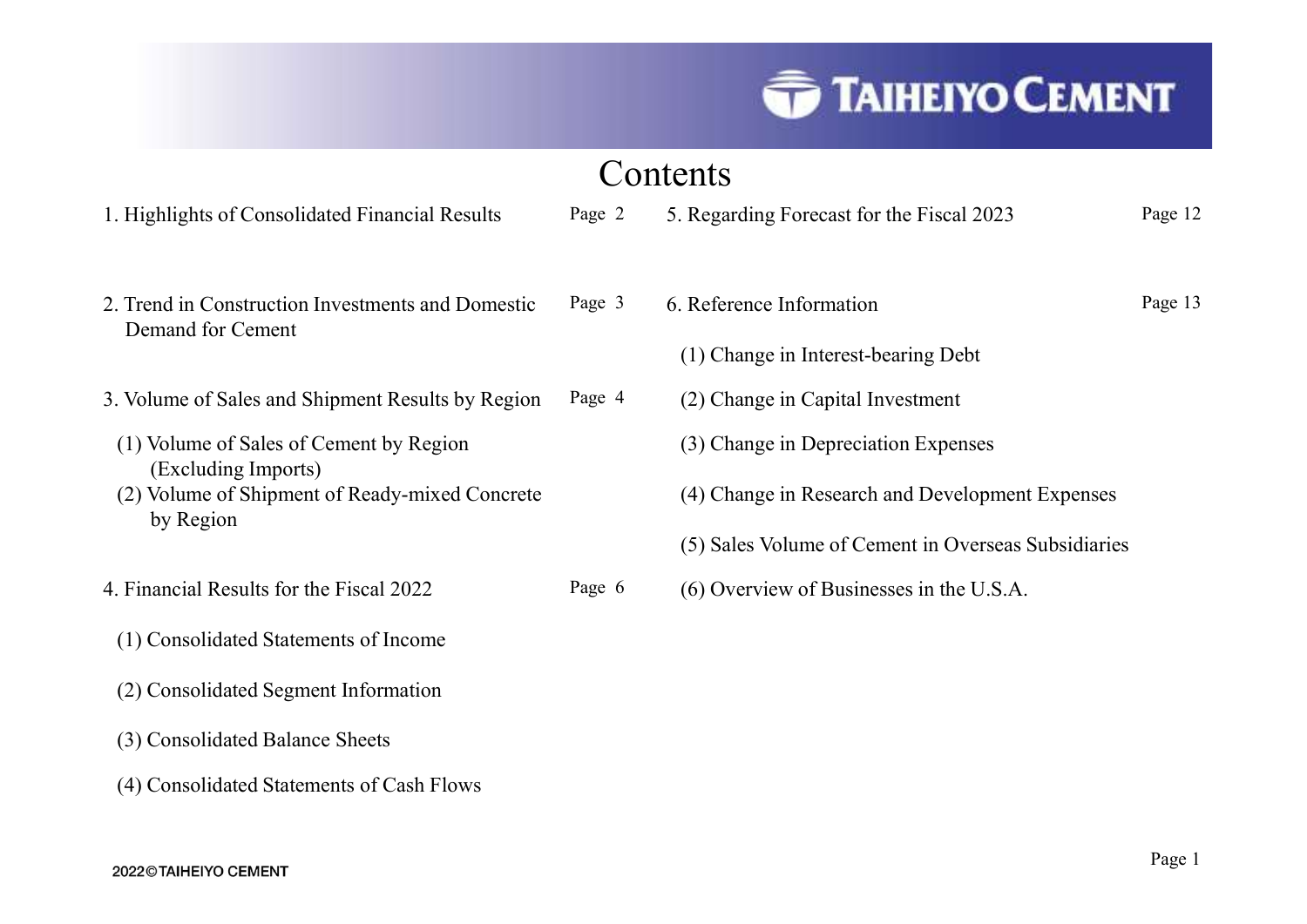# 1. Highlights of Consolidated Financial Results **TAIHEIYO CEMENT**

| . Highlights of Consolidated Financial Results <b>TAIHEIYO CEMENT</b> |               |               |               |                                             |                                           |
|-----------------------------------------------------------------------|---------------|---------------|---------------|---------------------------------------------|-------------------------------------------|
|                                                                       |               |               | (Million yen) |                                             |                                           |
|                                                                       | <b>FY2021</b> | <b>FY2022</b> | <b>Change</b> | <b>Revenue</b><br><b>Standard</b><br>Impact | <b>Components of Change</b><br>Net Change |
| Net sales                                                             | 863,903       | 708,201       | (155,702)     | (191,480)                                   | 35,778                                    |
| Operating profit                                                      | 63,610        | 46,701        | (16,908)      |                                             |                                           |
| Ordinary profit                                                       | 65,744        | 50,193        | (15,550)      |                                             |                                           |
| Profit attributable to owners of parent                               | 46,800        | 28,971        | (17, 828)     |                                             |                                           |
| $\langle$ Indexes                                                     | <b>FY2021</b> | <b>FY2022</b> | <b>Change</b> |                                             |                                           |
| Capital adequacy ratio $(\%)$                                         | 45.1          | 46.3          | 1.2           |                                             |                                           |
| Capital adequacy ratio based on market value (%)                      | 33.1          | 21.4          | (11.6)        |                                             |                                           |
| Net assets per share (Yen)                                            | 3,971.3       | 4,362.2       | 390.9         |                                             |                                           |
| Basic earnings per share (Yen)                                        | 387.8         | 245.8         | (142.0)       |                                             |                                           |
| Ordinary profit to total assets ratio $(\%)$                          | 6.3           | 4.7           | (1.7)         |                                             |                                           |
|                                                                       |               |               |               |                                             |                                           |

|                                                  |               |               |               | Impact    |        |
|--------------------------------------------------|---------------|---------------|---------------|-----------|--------|
| Net sales                                        | 863,903       | 708,201       | (155,702)     | (191,480) | 35,778 |
| Operating profit                                 | 63,610        | 46,701        | (16,908)      |           |        |
| Ordinary profit                                  | 65,744        | 50,193        | (15,550)      |           |        |
| Profit attributable to owners of parent          | 46,800        | 28,971        | (17,828)      |           |        |
|                                                  |               |               |               |           |        |
| $<$ Indexes $>$                                  | <b>FY2021</b> | <b>FY2022</b> | <b>Change</b> |           |        |
| Capital adequacy ratio (%)                       | 45.1          | 46.3          | 1.2           |           |        |
| Capital adequacy ratio based on market value (%) | 33.1          | 21.4          | (11.6)        |           |        |
| Net assets per share (Yen)                       | 3,971.3       | 4,362.2       | 390.9         |           |        |
| Basic earnings per share (Yen)                   | 387.8         | 245.8         | (142.0)       |           |        |
| Ordinary profit to total assets ratio $(\%)$     | 6.3           | 4.7           | (1.7)         |           |        |
| Rate of return on equity $(\%)$                  | 10.3          | 5.9           | (4.4)         |           |        |
| Operating profit to net sales ratio $(\%)$       | 7.4           | 6.6           | (0.8)         |           |        |
| 022©TAIHEIYO CEMENT                              |               |               |               |           | Page 2 |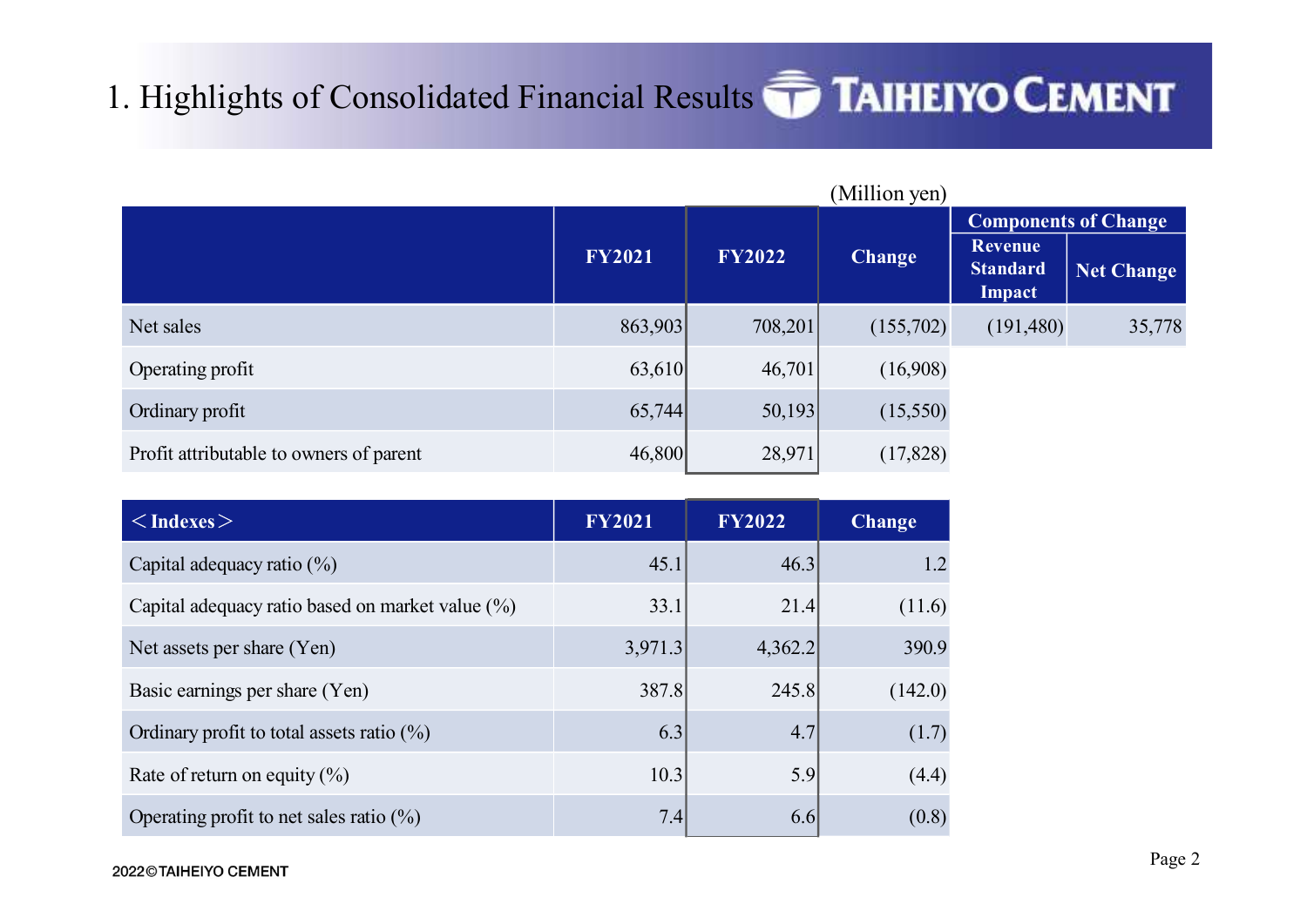# 2. Trend in Construction Investments and<br>Domestic Demand for Cement Domestic Demand for Cement





Estimate of construction investments : for Fiscal 2003 to Fiscal 2021, Ministry of Land, Infrastructure, Transport and Tourism Domestic demand : Japan Cement Association Exports : Japan Cement Association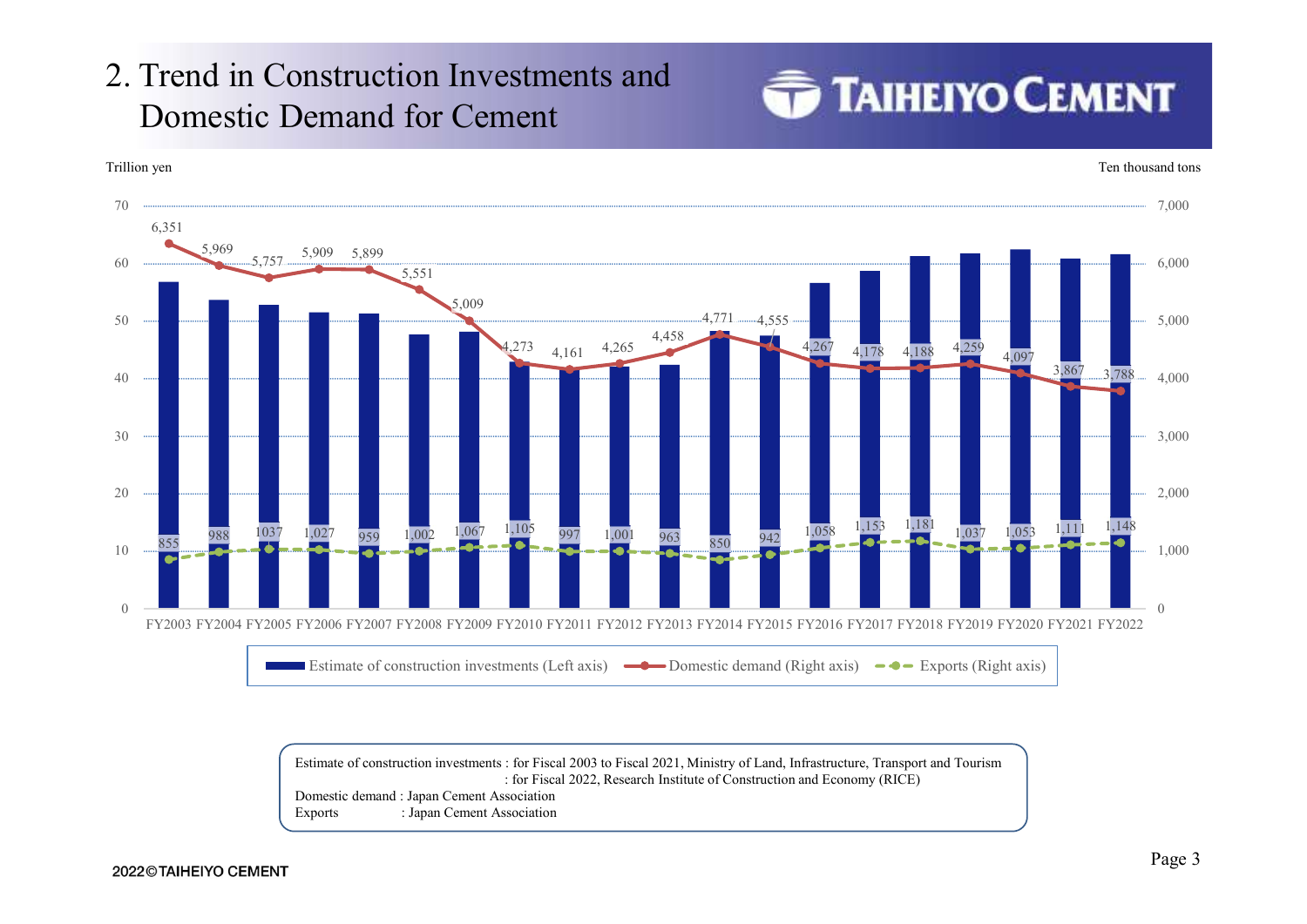# 3. Volume of Sales and Shipment Results<br>
by Pegion by Region



(1) Volume of Sales of Cement by Region (Excluding Imports)

|                | <b>FY2020</b><br><b>Volume of Sales</b><br>(Thousand<br>tons) | Year-on-year<br><b>Change</b><br>(%) | <b>FY2021</b><br><b>Volume of Sales</b><br>(Thousand<br>tons) | Year-on-year<br><b>Change</b><br>(%) | <b>FY2022</b><br><b>Volume of Sales</b><br>(Thousand<br>tons) | Year-on-year<br><b>Change</b><br>(%) |
|----------------|---------------------------------------------------------------|--------------------------------------|---------------------------------------------------------------|--------------------------------------|---------------------------------------------------------------|--------------------------------------|
| Hokkaido       | 1,885                                                         | (1.7)                                | 1,912                                                         | 1.4                                  | 1,790                                                         | (6.4)                                |
| Tohoku         | 3,753                                                         | (9.1)                                | 3,388                                                         | (9.7)                                | 3,075                                                         | (9.3)                                |
| Kanto 1        | 9,409                                                         | (6.8)                                | 8,904                                                         | (5.4)                                | 9,023                                                         | 1.3                                  |
| Kanto 2        | 3,464                                                         | (5.3)                                | 3,529                                                         | 1.9                                  | 3,500                                                         | (0.8)                                |
| Hokuriku       | 2,217                                                         | (1.9)                                | 1,880                                                         | (15.2)                               | 1,684                                                         | (10.4)                               |
| Tokai          | 4,642                                                         | (5.2)                                | 4,424                                                         | (4.7)                                | 4,446                                                         | 0.5                                  |
| Kinki          | 5,574                                                         | 1.2                                  | 5,412                                                         | (2.9)                                | 5,354                                                         | (1.1)                                |
| Shikoku        | 1,571                                                         | 4.3                                  | 1,445                                                         | (8.0)                                | 1,341                                                         | (7.2)                                |
| Chugoku        | 2,548                                                         | 4.3                                  | 2,403                                                         | (5.7)                                | 2,313                                                         | (3.7)                                |
| Kyushu         | 4,874                                                         | (4.3)                                | 4,468                                                         | (8.3)                                | 4,577                                                         | 2.4                                  |
| Okinawa        | 1,010                                                         | $1.5$                                | 886                                                           | (12.3)                               | 768                                                           | (13.3)                               |
| Domestic Total | 40,948                                                        | (3.7)                                | 38,650                                                        | (5.6)                                | 37,872                                                        | (2.0)                                |
| Exports        | 10,532                                                        | 1.6                                  | 11,113                                                        | 5.5                                  | 11,484                                                        | 3.3                                  |
| Total          | 51,480                                                        | (2.6)                                | 49,763                                                        | (3.3)                                | 49,356                                                        | (0.8)                                |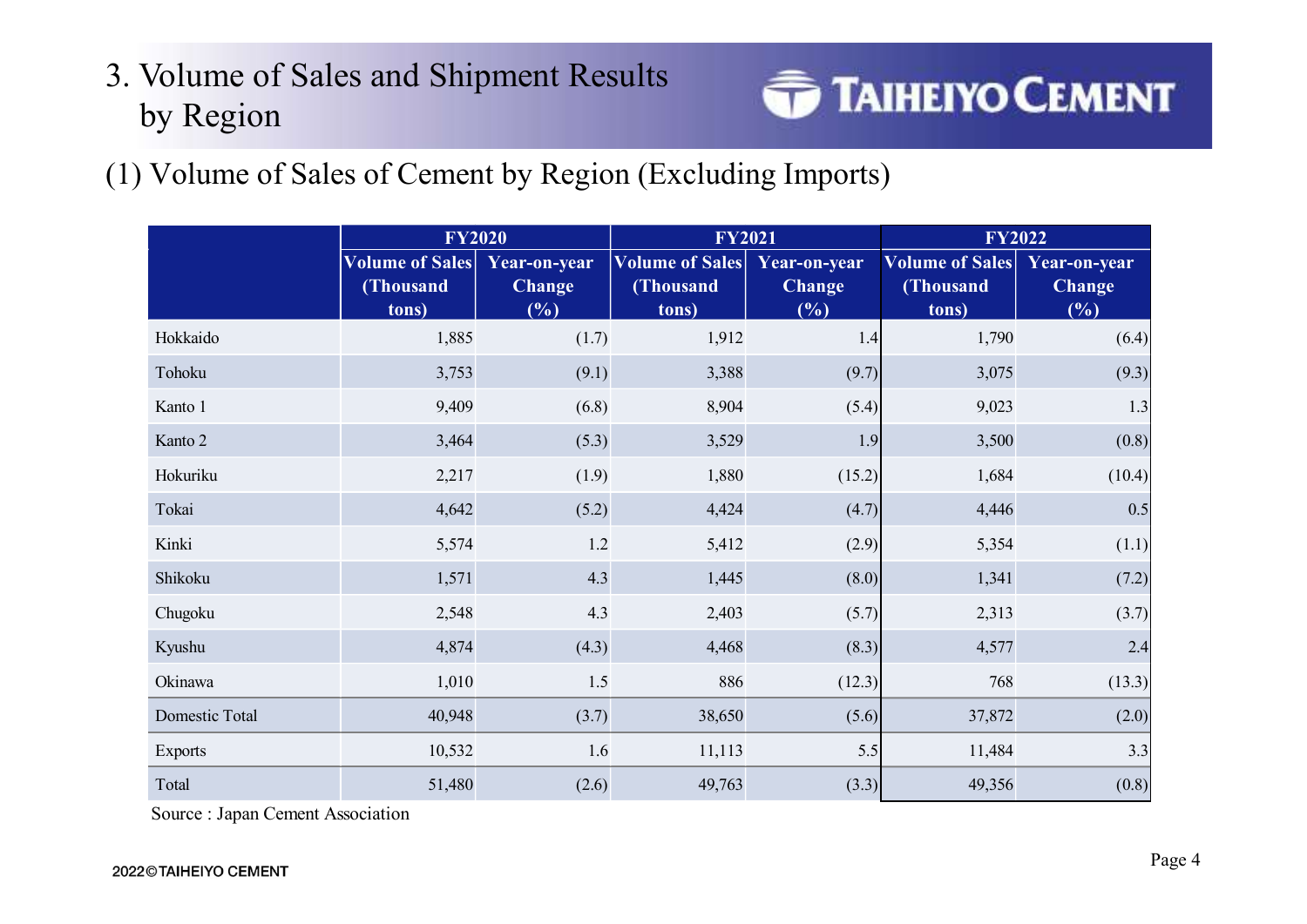# 3. Volume of Sales and Shipment Results<br>
by Persian by Region



(2) Volume of Shipment of Ready-mixed Concrete by Region

| by Region<br>Volume of Shipment of Ready-mixed Concrete by Region |                                                                   |                                      |                                                                   |                                         |                                                                   |                                      |
|-------------------------------------------------------------------|-------------------------------------------------------------------|--------------------------------------|-------------------------------------------------------------------|-----------------------------------------|-------------------------------------------------------------------|--------------------------------------|
|                                                                   |                                                                   |                                      |                                                                   |                                         |                                                                   | <b>TAIHEIYO CEMENT</b>               |
|                                                                   |                                                                   |                                      |                                                                   |                                         |                                                                   |                                      |
|                                                                   |                                                                   |                                      |                                                                   |                                         |                                                                   |                                      |
|                                                                   | <b>FY2020</b>                                                     |                                      | <b>FY2021</b>                                                     |                                         | <b>FY2022</b>                                                     |                                      |
|                                                                   | <b>Volume of</b><br><b>Shipment</b><br>(Thousand<br>cubic meters) | Year-on-year<br><b>Change</b><br>(%) | <b>Volume of</b><br><b>Shipment</b><br>(Thousand<br>cubic meters) | Year-on-year<br><b>Change</b><br>$(\%)$ | <b>Volume of</b><br><b>Shipment</b><br>(Thousand<br>cubic meters) | Year-on-year<br><b>Change</b><br>(%) |
| Hokkaido                                                          | 3,472                                                             | 0.9                                  | 3,417                                                             | (1.6)                                   | 3,320                                                             | (2.8)                                |
| Tohoku                                                            | 7,112                                                             | (9.5)                                | 6,474                                                             | (9.0)                                   | 5,568                                                             | (14.0)                               |
| Kanto 1                                                           | 19,877                                                            | (9.2)                                | 19,257                                                            | (3.1)                                   | 19,510                                                            | 1.3                                  |
| Kanto 2                                                           | 5,750                                                             | (3.6)                                | 6,090                                                             | 5.9                                     | 5,894                                                             | (3.2)                                |
| Hokuriku                                                          | 4,586                                                             | (4.1)                                | 3,870                                                             | (15.6)                                  | 3,391                                                             | (12.4)                               |
| Tokai                                                             | 9,626                                                             | (4.2)                                | 9,202                                                             | (4.4)                                   | 9,488                                                             | 3.1                                  |
| Kinki                                                             | 11,182                                                            | (0.1)                                | 11,124                                                            | (0.5)                                   | 10,859                                                            | (2.4)                                |
| Chugoku                                                           | 4,928                                                             | 7.1                                  | 4,675                                                             | (5.1)                                   | 4,266                                                             | (8.7)                                |
| Shikoku                                                           | 3,392                                                             | 4.4                                  | 3,302                                                             | (2.7)                                   | 3,156                                                             | (4.4)                                |
| Kyushu                                                            | 12,033                                                            | (3.4)                                | 10,767                                                            | (10.5)                                  | 10,648                                                            | (1.1)                                |
|                                                                   | 81,959                                                            | (4.1)                                | 78,180                                                            | (4.6)                                   | 76,099                                                            | (2.7)                                |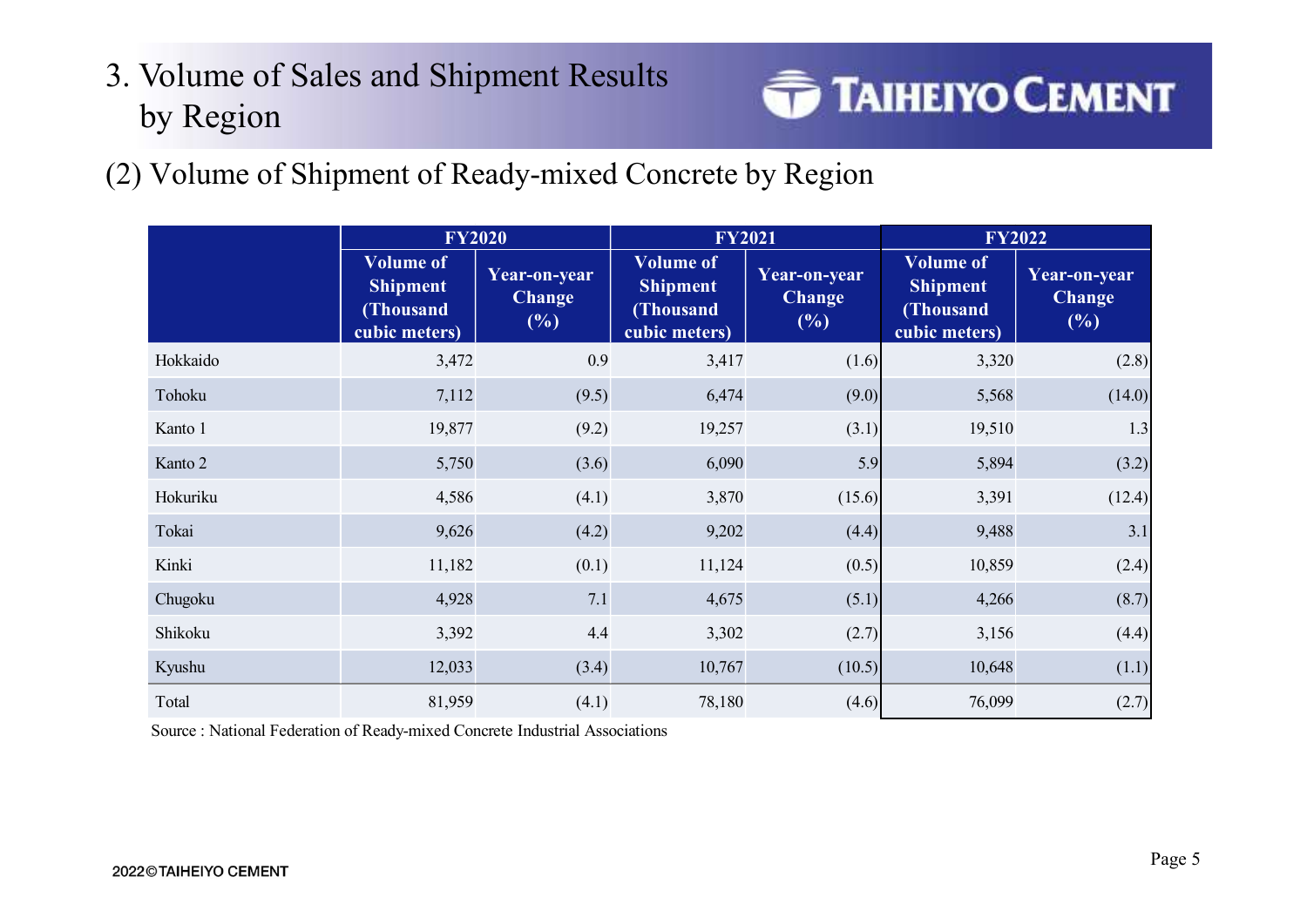

| (1) Consolidated Statements of Income        |               |               |               |                                             |                                           |
|----------------------------------------------|---------------|---------------|---------------|---------------------------------------------|-------------------------------------------|
|                                              |               |               | (Million yen) |                                             |                                           |
|                                              | <b>FY2021</b> | <b>FY2022</b> | <b>Change</b> | Revenue<br><b>Standard</b><br><b>Impact</b> | <b>Components of Change</b><br>Net Change |
| Net sales                                    | 863,903       | 708,201       | (155,702)     | (191,480)                                   | 35,778                                    |
| Cost of sales                                | 672,631       | 532,818       | (139, 812)    |                                             |                                           |
| Selling, general and administrative expenses | 127,661       | 128,681       | 1,019         |                                             |                                           |
| Operating profit                             | 63,610        | 46,701        | (16,908)      |                                             |                                           |
| Non-operating income and expenses            | 2,133         | 3,491         | 1,358         |                                             |                                           |
| Ordinary profit                              | 65,744        | 50,193        | (15,550)      |                                             |                                           |
| Extraordinary income and losses              | (638)         | (7,372)       | (6,733)       |                                             |                                           |
| Profit before income taxes                   | 65,105        | 42,820        | (22, 284)     |                                             |                                           |
| Profit attributable to owners of parent      | 46,800        | 28,971        | (17, 828)     |                                             |                                           |
| $\leq$ Reference Information $\geq$          |               |               |               |                                             |                                           |
|                                              |               | 109.90        | 3.14          |                                             |                                           |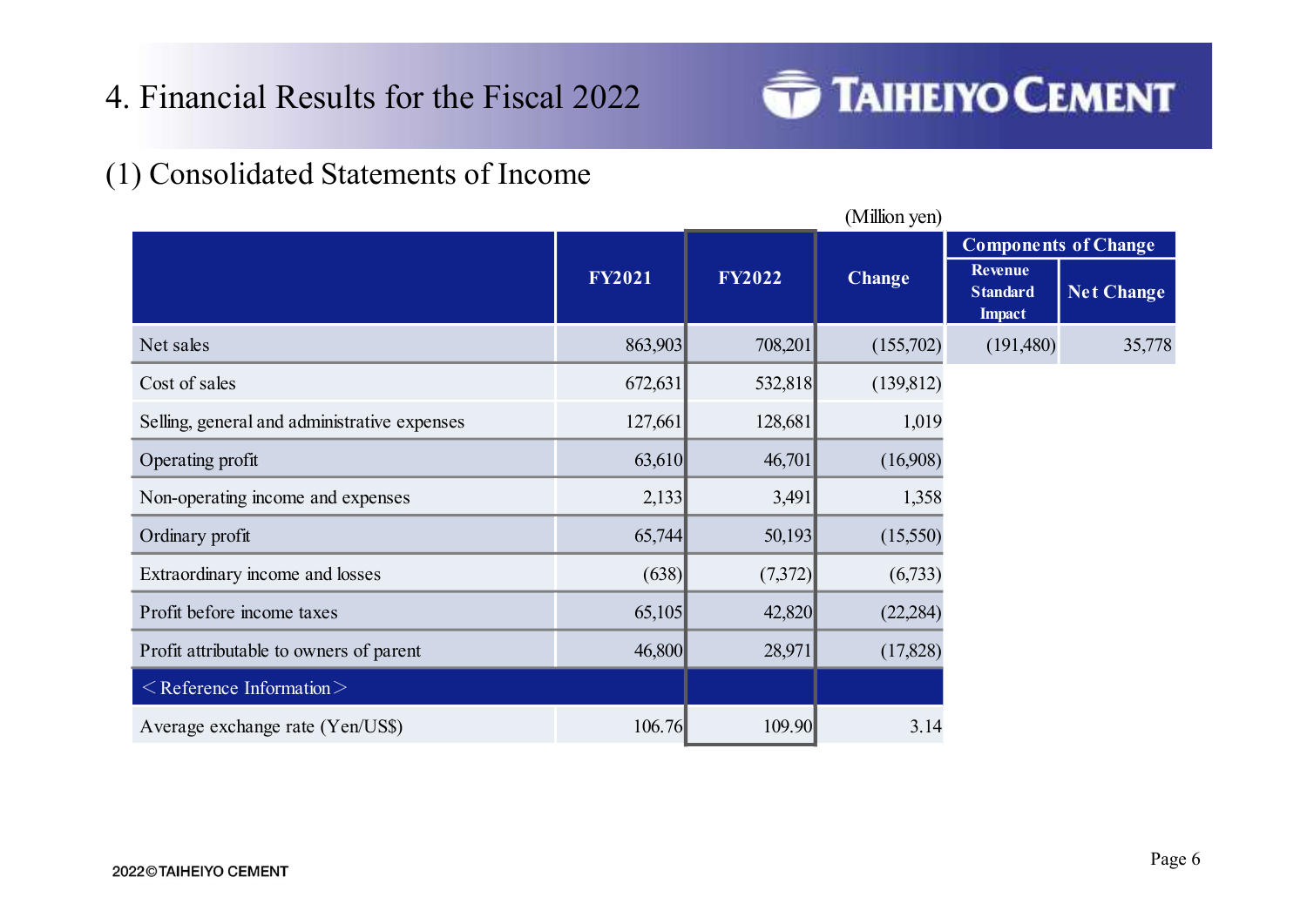

# 4. Financial Results for the Fiscal 2022<br>
(2) Consolidated Segment Information<br>
Net Sales and Operating Profit by Reportable Segmen Net Sales and Operating Profit by Reportable Segments

|                                                       |               |                  | Financial Results for the Fiscal 2022 |                                        |            | <b>TAIHEIYO CEMENT</b> |                         |               |
|-------------------------------------------------------|---------------|------------------|---------------------------------------|----------------------------------------|------------|------------------------|-------------------------|---------------|
|                                                       |               |                  |                                       |                                        |            |                        |                         |               |
| <b>Consolidated Segment Information</b>               |               |                  |                                       |                                        |            |                        |                         |               |
|                                                       |               |                  |                                       |                                        |            |                        |                         |               |
| Net Sales and Operating Profit by Reportable Segments |               |                  |                                       |                                        |            |                        |                         |               |
|                                                       |               |                  |                                       |                                        |            |                        |                         | (Million yen) |
|                                                       |               | <b>Net Sales</b> |                                       | <b>Components of Change</b><br>Revenue |            |                        | <b>Operating Profit</b> |               |
|                                                       | <b>FY2021</b> | <b>FY2022</b>    | <b>Change</b>                         | <b>Standard</b><br>Impact              | Net Change | <b>FY2021</b>          | <b>FY2022</b>           | <b>Change</b> |
| Cement Domestic                                       | 406,203       | 237,490          | (168,712)                             | (175,269)                              | 6,557      | 16,201                 | (1, 851)                | (18,051)      |
|                                                       |               |                  |                                       |                                        |            |                        |                         |               |
| Business Overseas Subsidiaries, etc.                  | 214,841       | 225,723          | 10,881                                | $\mathbf{0}$                           | 10,881     | 25,125                 | 26,040                  | 914           |
| Total                                                 | 621,045       | 463,214          | (157, 831)                            | (175,269)                              | 17,438     | 41,326                 | 24,188                  | (17, 138)     |
| <b>Mineral Resources Business</b>                     | 75,777        | 77,182           | 1,406                                 | (2,080)                                | 3,486      | 6,071                  | 6,034                   | (36)          |
| <b>Environmental Business</b>                         | 78,042        | 72,315           | (5,726)                               | (16,955)                               | 11,229     | 6,447                  | 6,647                   | 201           |
| <b>Construction Materials Business</b>                | 73,003        | 65,096           | (7,907)                               | (10, 169)                              | 2,262      | 3,564                  | 3,493                   | (70)          |
| Other                                                 | 91,404        | 89,025           | (2,379)                               | (5,289)                                | 2,910      | 6,135                  | 6,920                   | 785           |
| Total                                                 | 939,273       | 766,835          | (172, 437)                            | (209,762)                              | 37,325     | 63,546                 | 47,285                  | (16,261)      |
| Elimination                                           | (75,370)      | (58, 633)        | 16,738                                | 18,282                                 | (1, 544)   | 64                     | (583)                   | (647)         |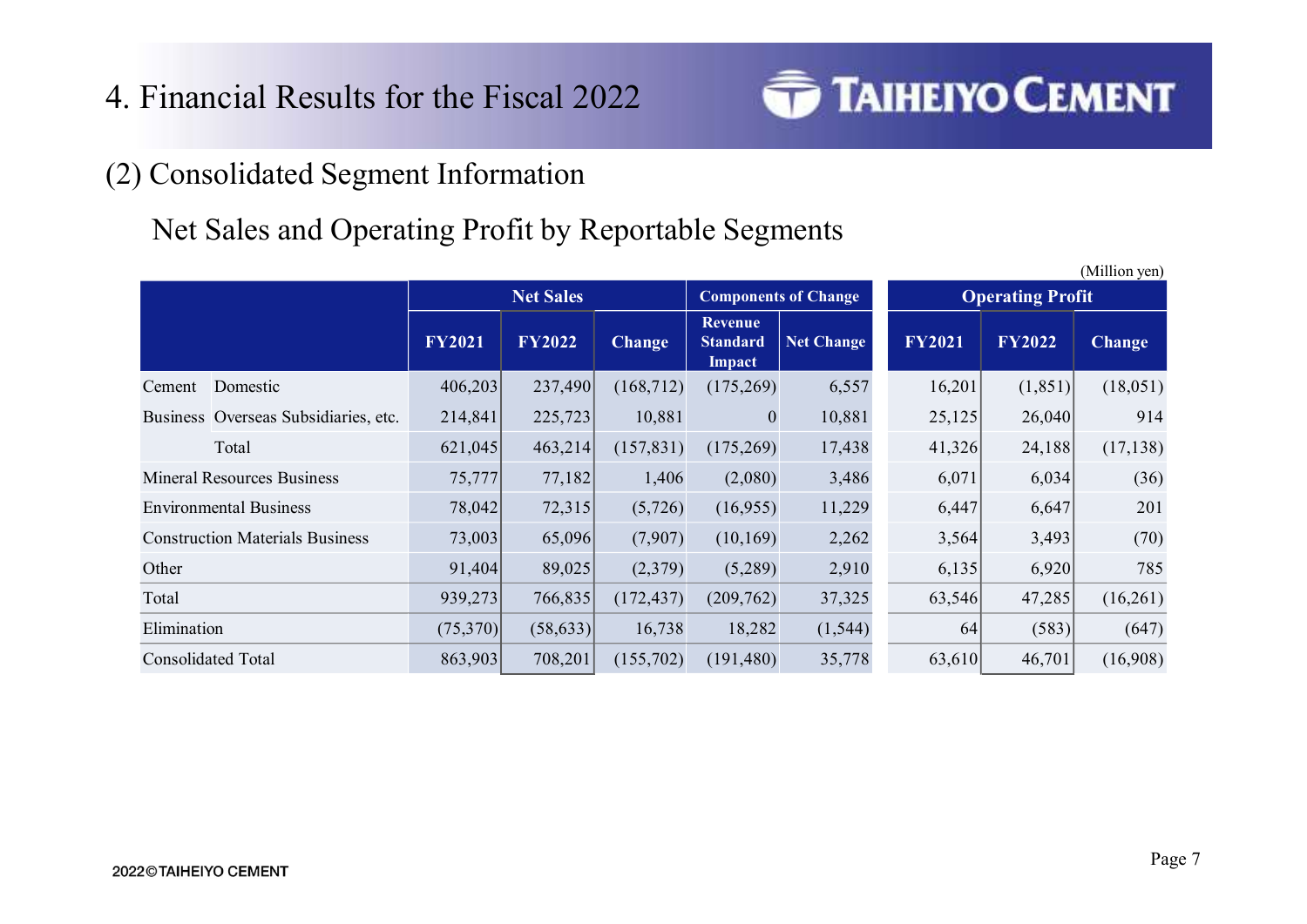- 4. Financial Results for the Fiscal 2022 **TAIHEIYO CEMENT** 4. Financial Results for the Fiscal 2022<br>(2) Consolidated Segment Information<br>Cement Business
- 

|               | <b>AIHEIYO CEMENT</b>                        |               |                 |
|---------------|----------------------------------------------|---------------|-----------------|
|               |                                              |               |                 |
|               |                                              |               |                 |
|               | Sales Volume of Cement                       |               | (Thousand tons) |
|               | <b>FY2021</b>                                | <b>FY2022</b> | <b>Change</b>   |
| Domestic      | 13,782                                       | 13,363        | (419)           |
| Export        | 3,778                                        | 4,147         | 368             |
|               |                                              |               | (Million yen)   |
|               | es in Net Sales and Operating Profit         |               |                 |
|               | cement and soil stabilizers -2.5 billion yen |               |                 |
| 5 billion yen |                                              |               |                 |

|                     | inancial Results for the Fiscal 2022<br><b>Consolidated Segment Information</b> |         |          |                            | <b>TAIHEIYO CEMEN</b>                                                                                                                                                                                                                                                                                                                                                                                                                                                                                  | Sales Volume of Cement<br><b>FY2021</b> | <b>FY2022</b> | (Thousand tons)<br>Change |
|---------------------|---------------------------------------------------------------------------------|---------|----------|----------------------------|--------------------------------------------------------------------------------------------------------------------------------------------------------------------------------------------------------------------------------------------------------------------------------------------------------------------------------------------------------------------------------------------------------------------------------------------------------------------------------------------------------|-----------------------------------------|---------------|---------------------------|
|                     | <b>Cement Business</b>                                                          |         |          |                            | Domestic                                                                                                                                                                                                                                                                                                                                                                                                                                                                                               | 13,782                                  | 13,363        | (419)                     |
|                     |                                                                                 |         |          |                            | Export                                                                                                                                                                                                                                                                                                                                                                                                                                                                                                 | 3,778                                   | 4,147         | 368                       |
|                     |                                                                                 | FY2021  | FY2022   | Change                     | Main Factors of Changes in Net Sales and Operating Profit                                                                                                                                                                                                                                                                                                                                                                                                                                              |                                         |               | (Million yen)             |
| Net Sales           | Domestic                                                                        | 406,203 | 237,490  |                            | (168,712) Decrease in sales volume of domestic cement and soil stabilizers -2.5 billion yen<br>"6,557" Increase in export cement volume +1.5 billion yen<br>Price difference in domestic cement and soil stabilizers +1.3 billion yen<br>Price difference in export cement +4.6 billion yen<br>Increase in sales from subsidiaries producing or selling cement or ready-mixed<br>concrete, etc. +1.6 billion yen                                                                                       |                                         |               |                           |
|                     | Overseas<br>Subsidiaries,<br>etc.                                               | 214,841 | 225,723  |                            | 10,881 U.S.A +US\$60 million<br>China-US\$14 million, Asia and other -US\$8 million<br>Effect of foreign exchange, etc. +6.9 billion yen                                                                                                                                                                                                                                                                                                                                                               |                                         |               |                           |
|                     | Total                                                                           | 621,045 | 463,214  | (157, 831)<br>" $17,438$ " |                                                                                                                                                                                                                                                                                                                                                                                                                                                                                                        |                                         |               |                           |
| Operating<br>Profit | Domestic                                                                        | 16,201  | (1, 851) |                            | (18,051) Decrease in sales volume of domestic cement and soil stabilizers -1.9 billion yen<br>Increase in export cement volume +0.8 billion yen<br>Price difference in domestic cement and soil stabilizers +1.2 billion yen<br>Increase in net export cement revenue +0.2 billion yen<br>Increase in variable cost -13.8 billion yen<br>Increase in fixed cost -1.9 billion yen<br>Decrease in income from subsidiaries producing or selling cement or ready-mixed<br>concrete, etc. -2.6 billion yen |                                         |               |                           |
|                     | Overseas<br>Subsidiaries,<br>etc.                                               | 25,125  | 26,040   |                            | 914 U.S.A +US\$17 million<br>China-US\$11 million, Asia and other -US\$6 million<br>Effect of foreign exchange, etc. +0.8 billion yen                                                                                                                                                                                                                                                                                                                                                                  |                                         |               |                           |
|                     | Total                                                                           | 41,326  | 24,188   | (17, 138)                  |                                                                                                                                                                                                                                                                                                                                                                                                                                                                                                        |                                         |               |                           |
|                     |                                                                                 |         |          |                            |                                                                                                                                                                                                                                                                                                                                                                                                                                                                                                        |                                         |               |                           |

\* The number inside " " shows net change excluding the impact of application of "Accounting Standard for Revenue Recognition", etc.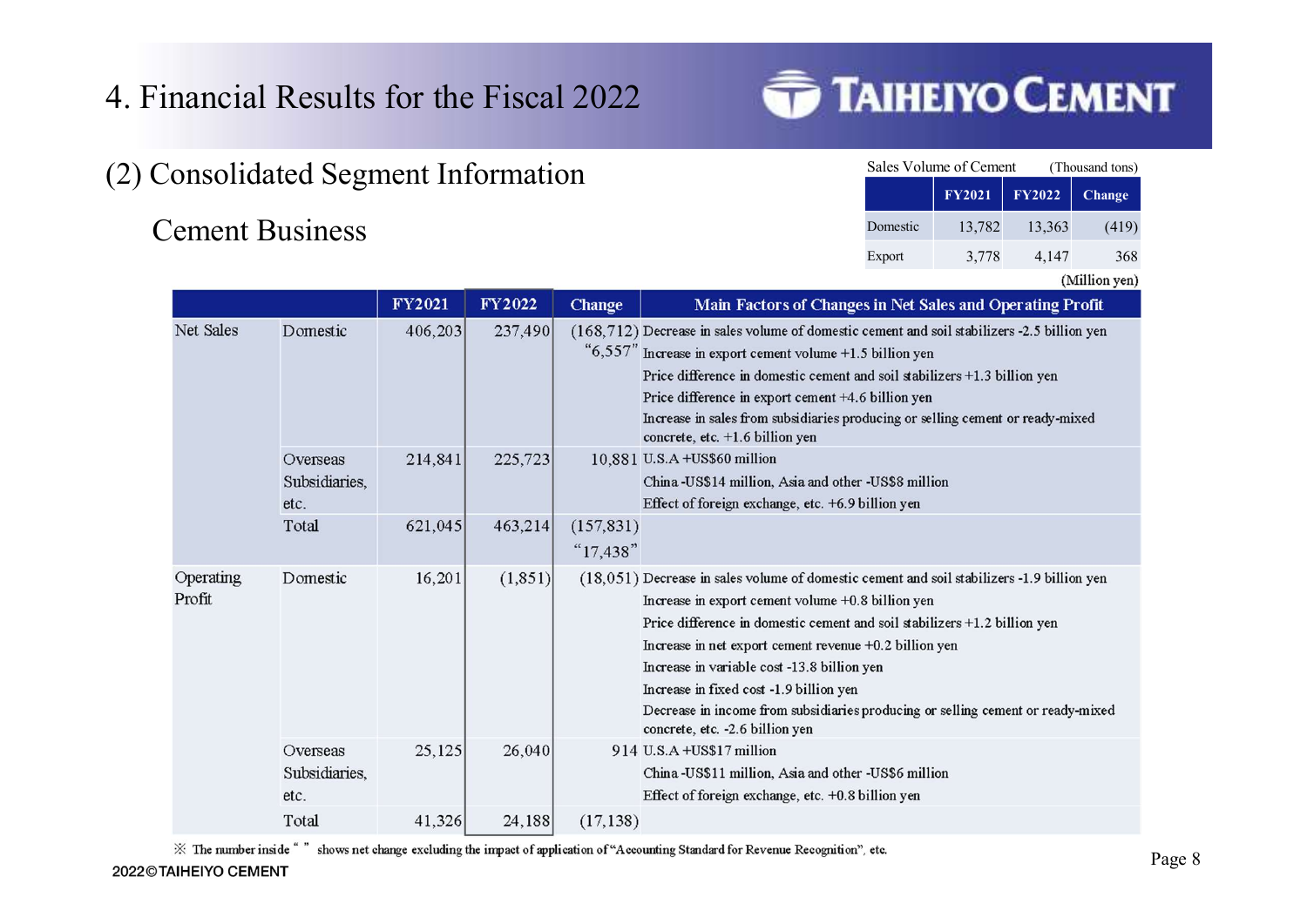

# 4. Financial Results for the Fiscal 2022<br>
(2) Consolidated Segment Information<br>
Reportable Segments (Excluding Cement Business) and Reportable Segments (Excluding Cement Business) and Other

|                                  |                     | <b>Example 3</b> Degment Information |               |                        |                                                                                                                                                                        |
|----------------------------------|---------------------|--------------------------------------|---------------|------------------------|------------------------------------------------------------------------------------------------------------------------------------------------------------------------|
|                                  |                     |                                      |               |                        |                                                                                                                                                                        |
|                                  |                     |                                      |               |                        |                                                                                                                                                                        |
|                                  |                     |                                      |               |                        | eportable Segments (Excluding Cement Business) and Other                                                                                                               |
|                                  |                     |                                      |               |                        | (Million yen)                                                                                                                                                          |
|                                  |                     | <b>FY2021</b>                        | <b>FY2022</b> | <b>Change</b>          | Main Factors of Changes in Net Sales and Operating Profit                                                                                                              |
| Mineral<br>Resources             | Net Sales           | 75,777                               | 77,182        |                        | 1,406 Increase in sales volume of limestone for the iron and steel industry<br>"3.486" Increase acceptance of construction generated soil                              |
| <b>Business</b>                  | Operating<br>Profit | 6,071                                | 6,034         |                        | (36) Decrease in sales volume of aggregates in Kanto and Tohoku region                                                                                                 |
| Environmental<br><b>Business</b> | Net Sales           | 78,042                               | 72,315        | " $11,229$ "           | $(5,726)$ Processing operations in coal ash and sales volume of fuel remained strong                                                                                   |
|                                  | Operating           | 6,447                                | 6,647         |                        | 201 Processing operations in coal ash remained strong                                                                                                                  |
|                                  | Profit              |                                      |               |                        |                                                                                                                                                                        |
| Construction<br>Materials        | Net Sales           | 73,003                               | 65,096        | (7,907)<br>" $2,262$ " | Ground improvement projects remained strong                                                                                                                            |
| <b>Business</b>                  | Operating<br>Profit | 3,564                                | 3,493         |                        | (70) Ground improvement projects remained strong<br>Decrease in sales of materials for shield tunnel construction and ALC (Autoclaved Lightweight<br>aerated Concrete) |
| Other                            | Net Sales           | 91,404                               | 89,025        | (2,379)<br>2,910"      |                                                                                                                                                                        |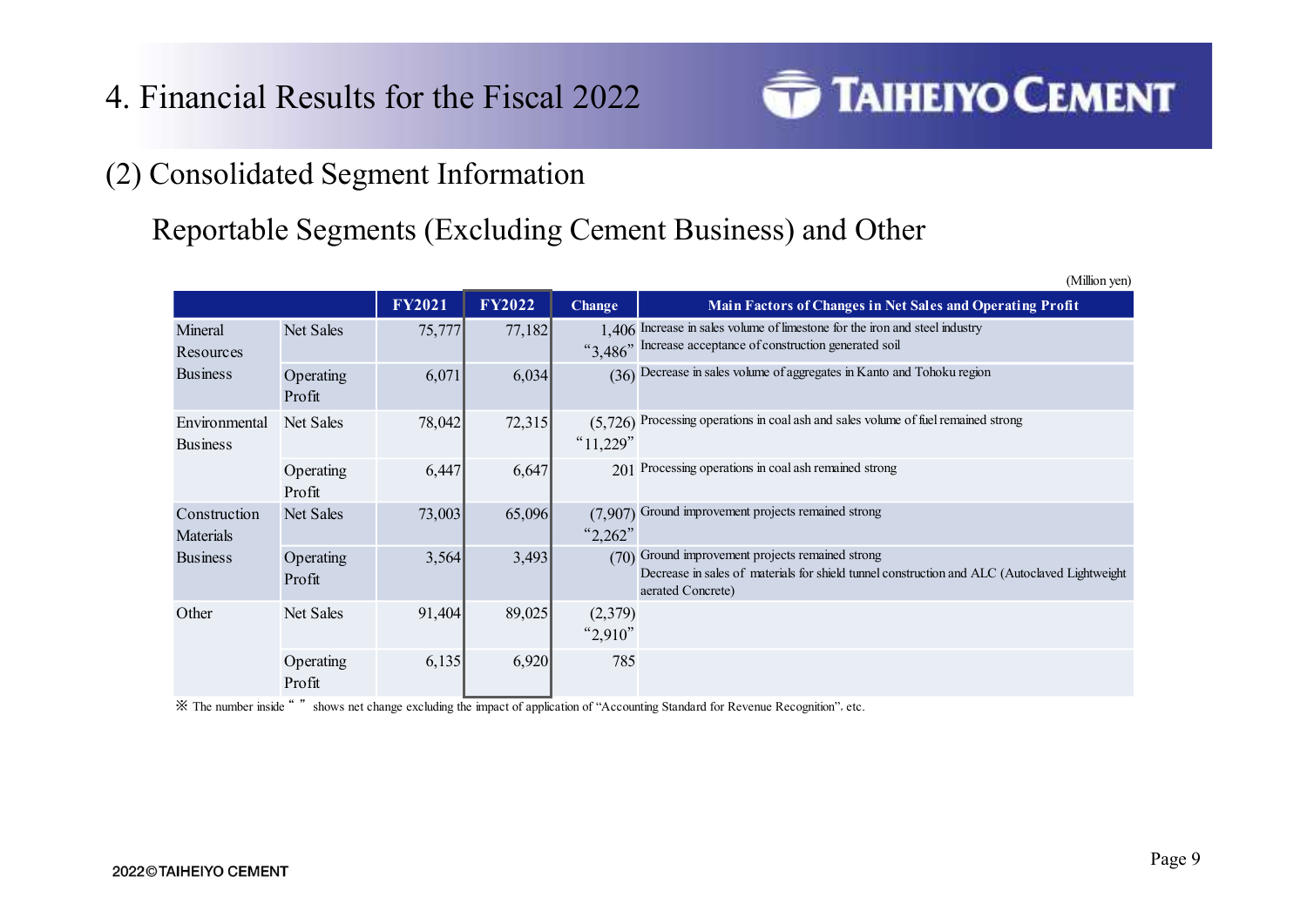

|             | 4. Financial Results for the Fiscal 2022 |                    |                    |               |                 |                                              |                     | <b>TAIHEIYO CEMENT</b> |               |
|-------------|------------------------------------------|--------------------|--------------------|---------------|-----------------|----------------------------------------------|---------------------|------------------------|---------------|
|             | (3) Consolidated Balance Sheets          |                    |                    |               |                 |                                              |                     |                        | (Million yen) |
|             |                                          | As of Mar.         | As of Mar.         | <b>Change</b> |                 |                                              | As of Mar.          | As of Mar.             | <b>Change</b> |
|             | Cash and deposits                        | 31, 2021<br>73,074 | 31, 2022<br>60,271 | (12,802)      |                 | Current liabilities                          | 31, 2021<br>304,831 | 31, 2022<br>309,768    | 4,936         |
|             | Trade accounts receivable                | 161,749            | 166,533            | 4,783         | 89<br>iabilitie | Non-current liabilities                      | 232,574             | 248,440                | 15,866        |
| assets      | and contract assets<br>Inventories       | 75,374             | 94,189             | 18,815        |                 | <b>Total liabilities</b>                     | 537,405             | 558,208                | 20,803        |
| Current     | Other                                    | 17,134             | 19,555             | 2,420         |                 | Share capital                                | 86,174              | 86,174                 |               |
|             | Total current assets                     | 327,333            | 340,550            | 13,217        |                 | equity<br>Capital surplus                    | 60,292              | 49,729                 | (10, 563)     |
|             | Total property, plant and<br>equipment   | 540,342            | 557,829            | 17,487        |                 | $\overline{\mathrm{S}}$<br>Retained earnings | 365,593             | 384,154                | 18,560        |
|             | Total intangible assets                  | 28,192             | 27,566             | (626)         |                 | Shareholde<br>Treasury shares                | (26,113)            | (13,766)               | 12,347        |
| assets      | Total investments and other<br>assets    | 148,358            | 177,061            | 28,702        | Net assets      | Total shareholders' equity                   | 485,946             | 506,291                | 20,344        |
| Non-current |                                          |                    |                    |               |                 | Accumulated other comprehensive<br>income    | (15,025)            | 4,325                  | 19,351        |
|             |                                          |                    |                    |               |                 | Non-controlling interests                    | 35,899              | 34,181                 | (1,718)       |
|             | Total non-current assets                 | 716,893            | 762,457            | 45,563        |                 | Total net assets                             | 506,821             | 544,799                | 37,977        |
|             | Total assets                             | 1,044,227          | 1,103,007          |               |                 | 58,780 Total liabilities and net assets      | 1,044,227           | 1,103,007              | 58,780        |
|             |                                          | As of Dec.         | As of Dec.         | Change        |                 |                                              | As of Mar. $\vert$  | As of Mar.             | <b>Change</b> |
|             |                                          | 31, 2020           | 31, 2021           |               |                 |                                              | 31, 2021            | 31, 2022               |               |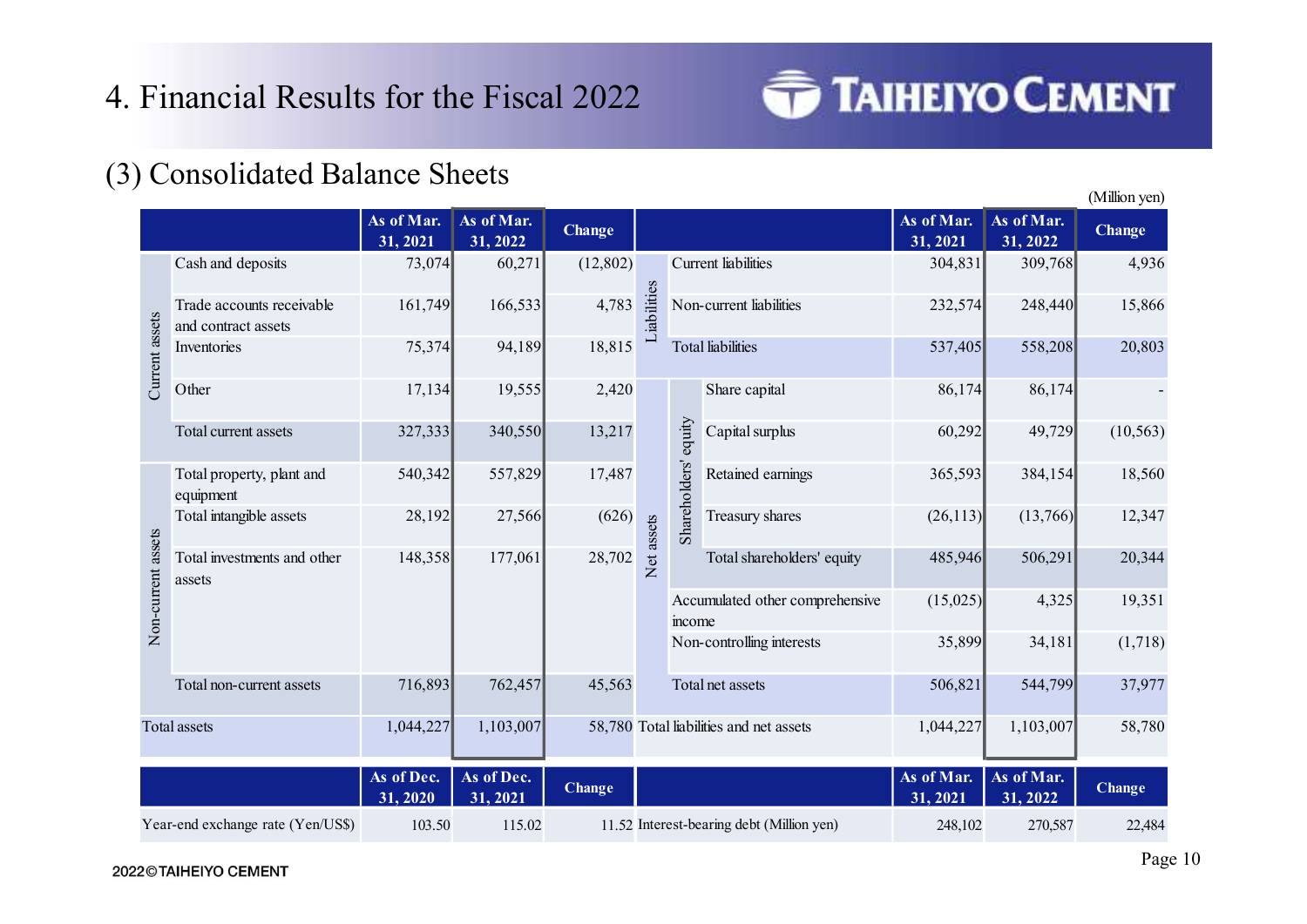

| 4. Financial Results for the Fiscal 2022                    |               |               | <b>TAIHEIYO CEMENT</b> |
|-------------------------------------------------------------|---------------|---------------|------------------------|
| (4) Consolidated Statements of Cash Flows                   |               |               | (Million yen)          |
|                                                             | <b>FY2021</b> | <b>FY2022</b> | <b>Change</b>          |
| Cash flows from operating activities                        | 110,403       | 71,191        | (39,211)               |
| Cash flows from investing activities                        | (47,809)      | (83,919)      | (36,110)               |
| Cash flows from financing activities                        | (43,952)      | (3,742)       | 40,210                 |
| Effect of exchange rate change on cash and cash equivalents | (569)         | 2,864         | 3,434                  |
| Net increase (decrease) in cash and cash equivalents        | 18,071        | (13,606)      | (31,677)               |
| Cash and cash equivalents at beginning of period            | 45,748        | 63,819        | 18,071                 |
| Cash and cash equivalents at end of period                  | 63,819        | 50,213        | (13,606)               |
| $<$ Indexes $>$                                             | <b>FY2021</b> | <b>FY2022</b> | <b>Change</b>          |
| Current ratio $(\% )$                                       | 107.4         | 109.9         | 2.6                    |
| Cash flow to interest-bearing debt ratio (Year)             | 2.2           | 3.8           | 1.6                    |
| Interest coverage ratio (Times)                             | 31.4          | 32.4          | 1.0                    |
| Net DE ratio (Times)                                        | 0.37          | 0.41          | 0.04                   |

| Cash flows from financing activities                        | (43,952)      | (3,742)       | 40,210        |
|-------------------------------------------------------------|---------------|---------------|---------------|
| Effect of exchange rate change on cash and cash equivalents | (569)         | 2,864         | 3,434         |
| Net increase (decrease) in cash and cash equivalents        | 18,071        | (13,606)      | (31,677)      |
| Cash and cash equivalents at beginning of period            | 45,748        | 63,819        | 18,071        |
| Cash and cash equivalents at end of period                  | 63,819        | 50,213        | (13,606)      |
| $\langle$ Indexes $>$                                       | <b>FY2021</b> | <b>FY2022</b> | <b>Change</b> |
|                                                             | 107.4         | 109.9         | 2.6           |
| Current ratio $(\%)$                                        |               |               |               |
| Cash flow to interest-bearing debt ratio (Year)             | 2.2           | 3.8           | 1.6           |
| Interest coverage ratio (Times)                             | 31.4          | 32.4          | 1.0           |
| Net DE ratio (Times)                                        | 0.37          | 0.41          | 0.04          |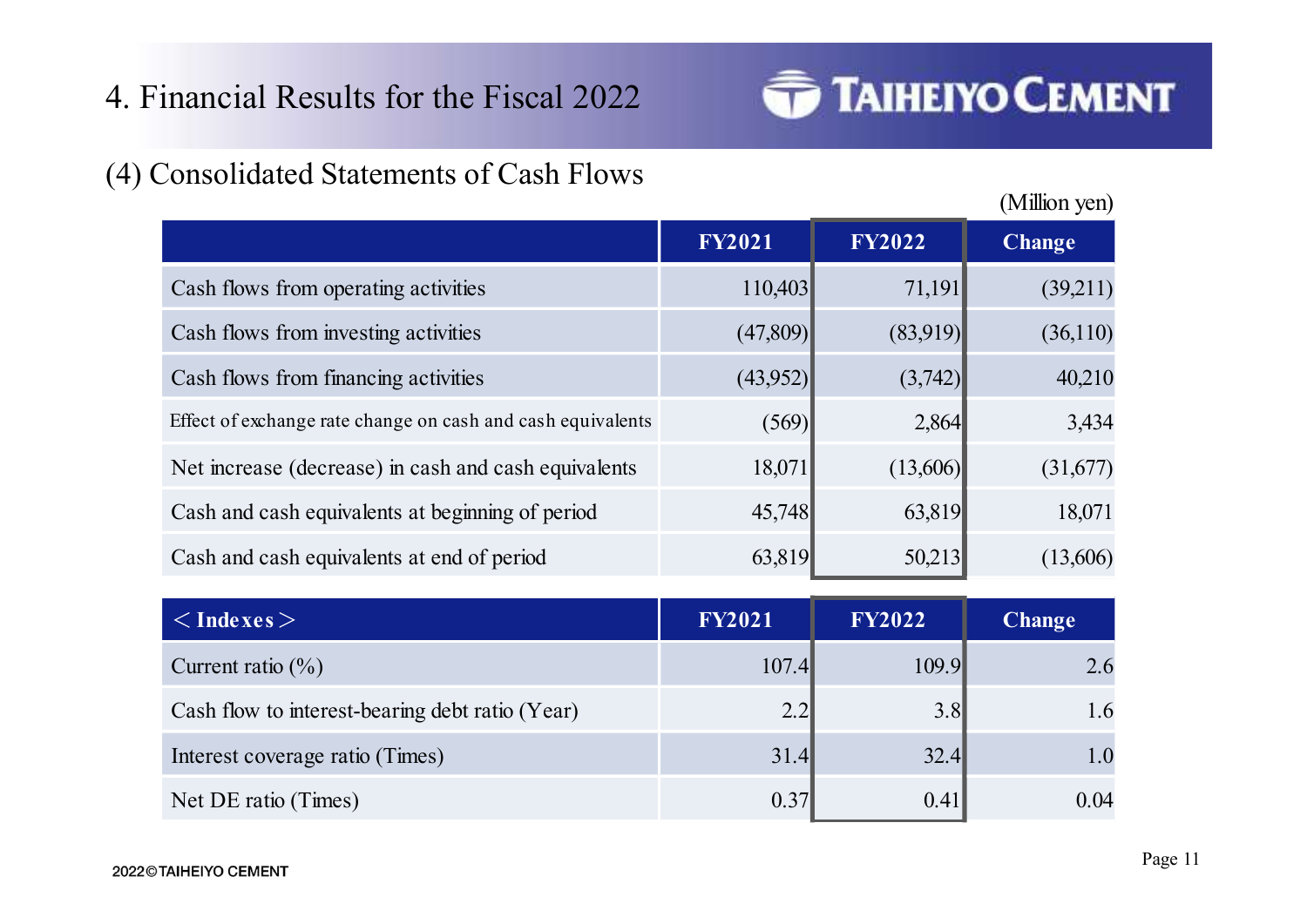

Exercise Segarding Forecast for the Fiscal 2023<br>
• Due to the impact of the Russian and Ukrainian situation and other factors,<br>
future trends such as coal prices, which are the assumptions for the financial<br>
results foreca Future trends such as coal prices, which are the assumptions and other factors,<br>future trends such as coal prices, which are the assumptions for the financial<br>results forecast, are uncertain, and it is not possible to calc results for the Fiscal 2023<br> **TAIHEIYO CEMENT**<br>
TO TAIHEIYO CEMENT<br>
TO TAIHEIYO CEMENT<br>
TO TAIHEIYO CEMENT<br>
TO TAIHEIYO CEMENT<br>
TO TAIHEIYO CEMENT<br>
for the financial<br>
results forecast, are uncertain, and it is not possible Forecast for the Fiscal 2023<br> **FAIHEIYO CEMENT**<br>
TO TO the impact of the Russian and Ukrainian situation and other factors,<br>
future trends such as coal prices, which are the assumptions for the financial<br>
results forecast, **FAIHEIYO CEMENT**<br>
•Due to the impact of the Russian and Ukrainian situation and other factors,<br>
future trends such as coal prices, which are the assumptions for the financial<br>
results forecast, are uncertain, and it is no Regarding Forecast for the Fiscal 2023<br>
Or the impact of the Russian and U<br>
future trends such as coal prices, which a<br>
results forecast, are uncertain, and it is r<br>
forecast at this time. Accordingly, financia<br>
have not b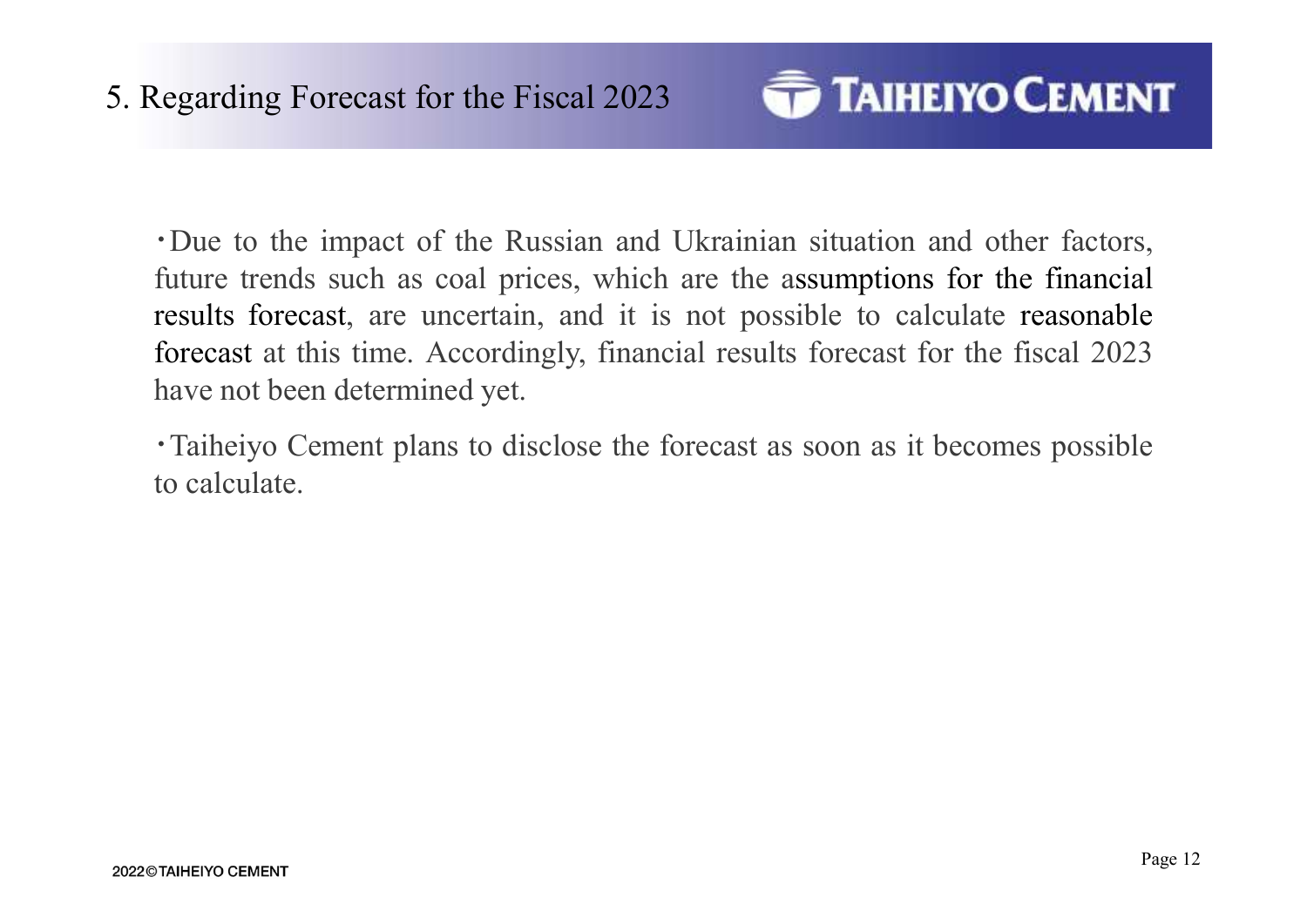# 6. Reference Information



(2) Change in Capital Investment (Hundred million yen) Taiheiyo Cement Consolidated subsidiaries Whole group





(1) Change in Interest-bearing Debt (Hundred million yen) Taiheiyo Cement Consolidated subsidiaries Whole group

2022©TAIHEIYO CEMENT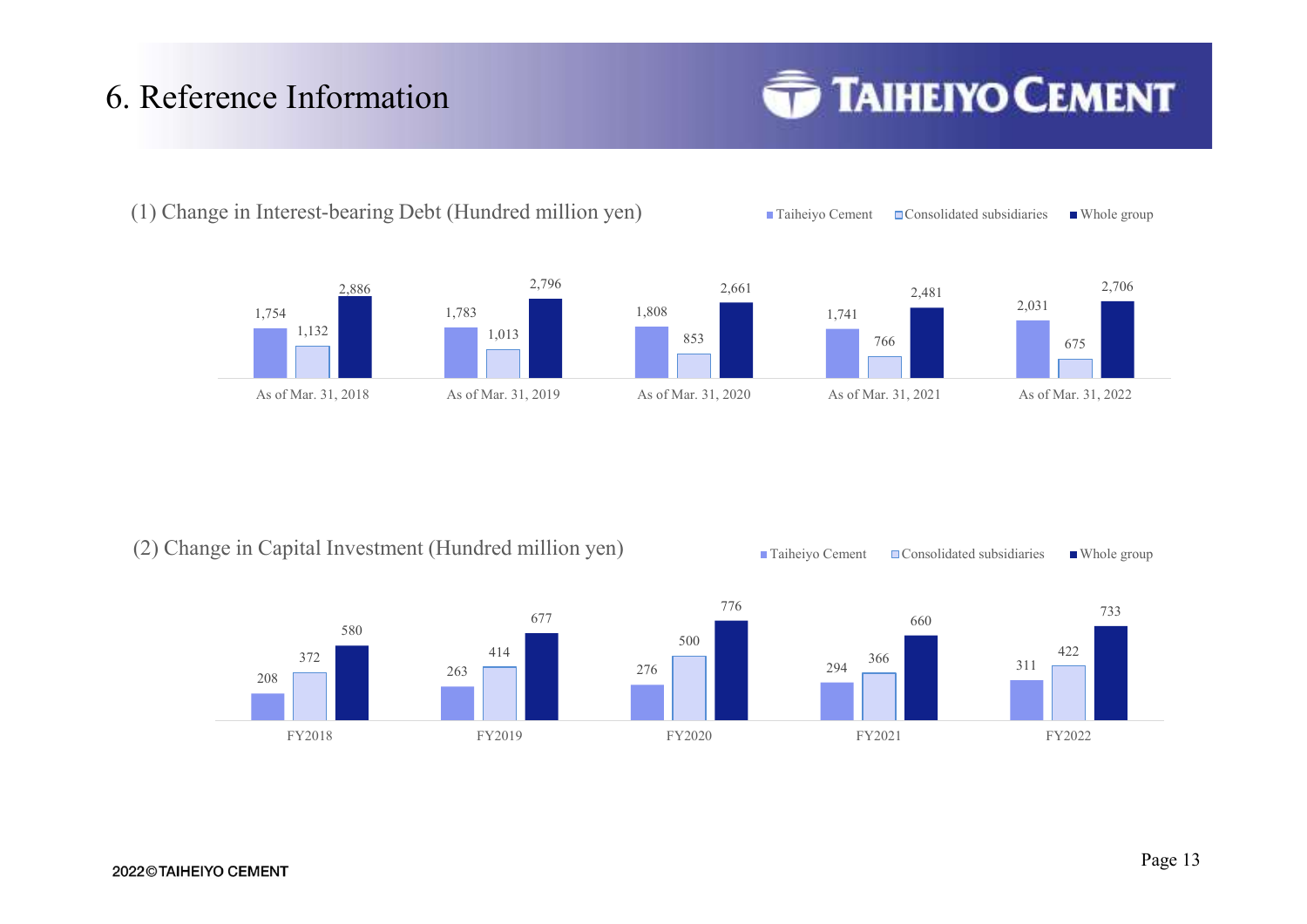## 6. Reference Information



(3) Change in Depreciation Expenses (Hundred million yen) Taiheiyo Cement Consolidated subsidiaries Whole group





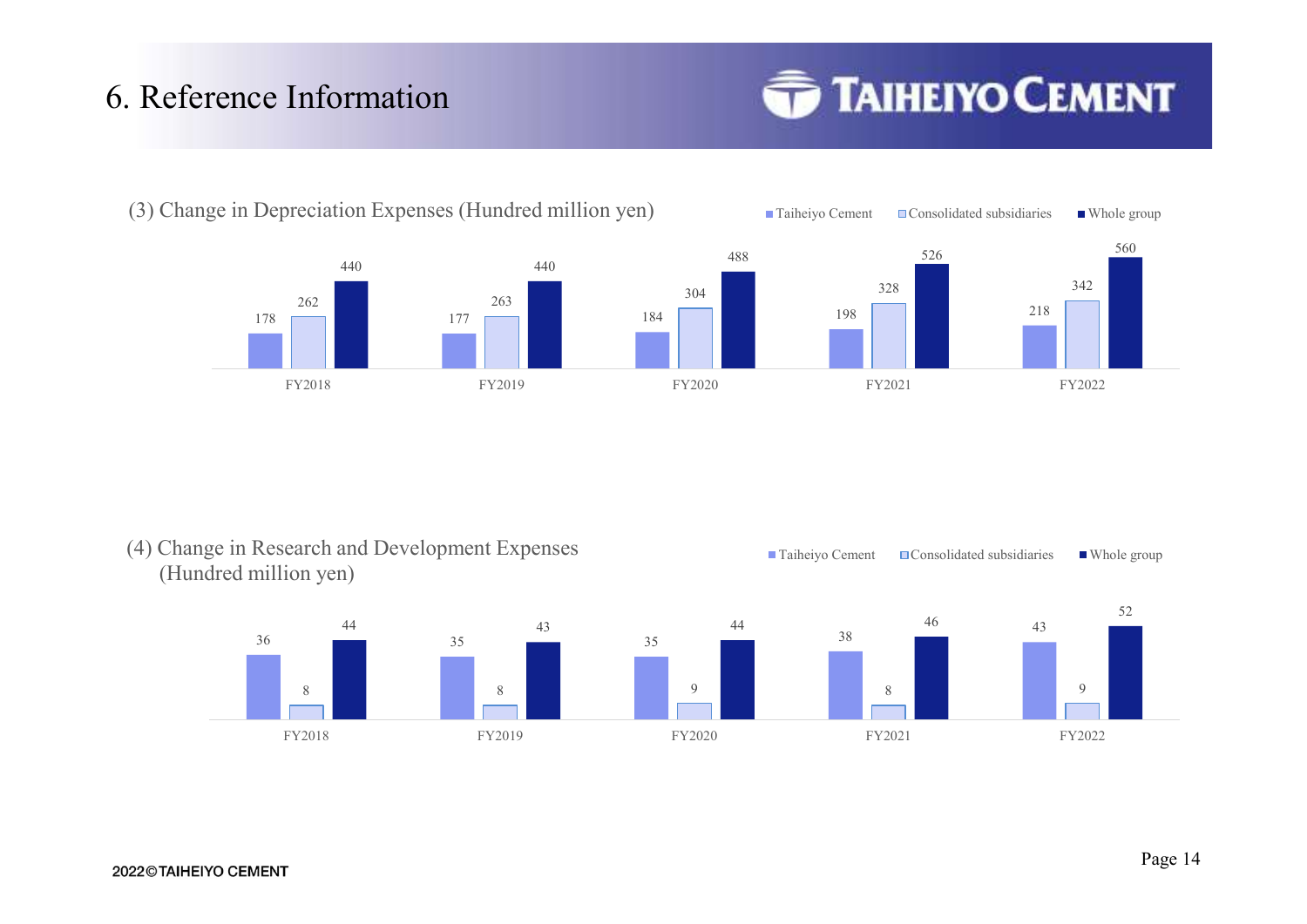# 6. Reference Information



(6) Overview of Business in the U.S.A. (Million US\$)  $\blacksquare$  Net sales  $\blacksquare$  Operating profit





(5) Sales Volume of Cement in Overseas Subsidiaries (Ten thousand tons) U.S.A. China Asia and other